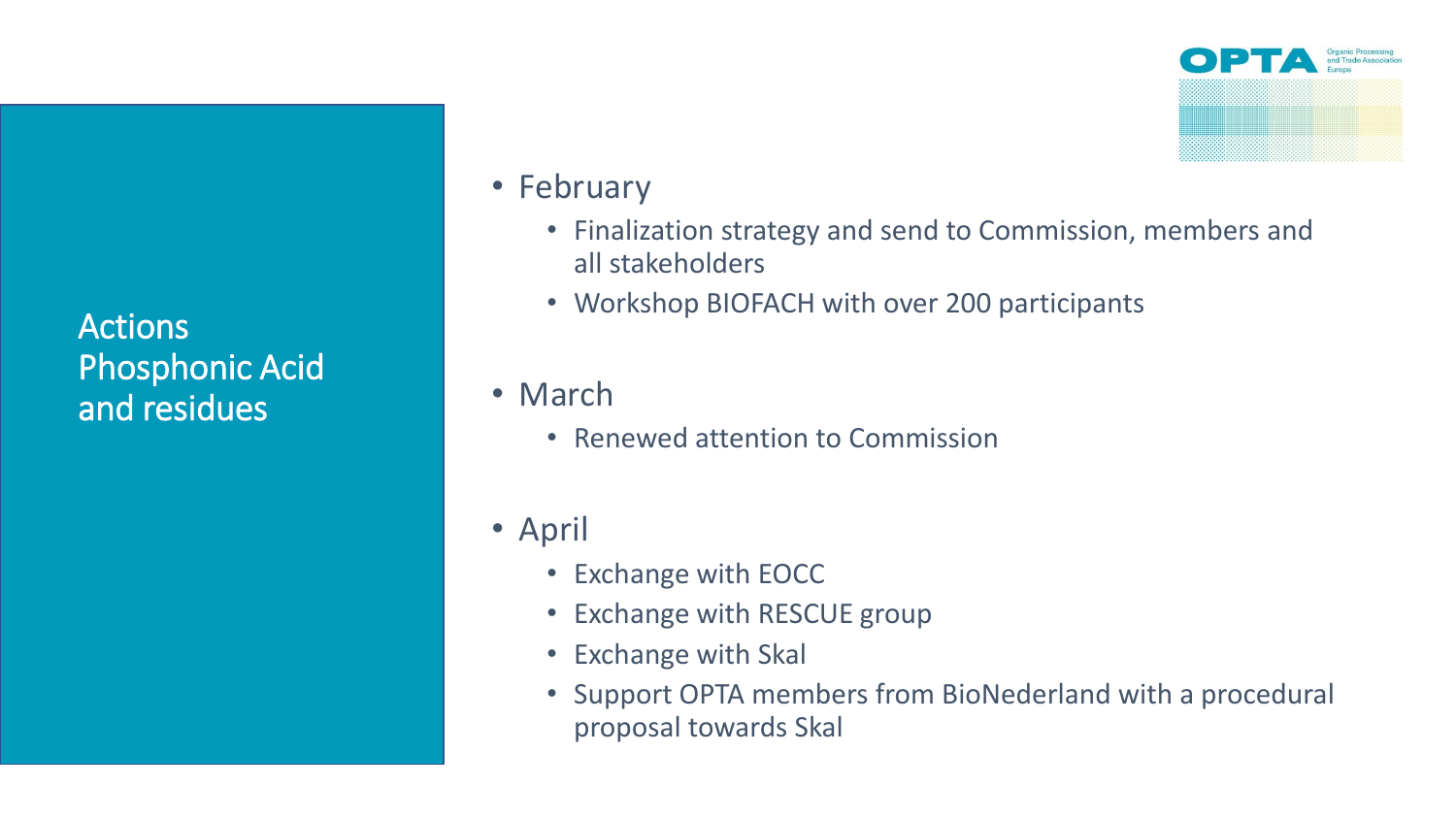Actual situation Phosphonic Acid and residues

Delicate situation on political level

- Commission point of vu:
	- Demanding for research on each finding and notify in OFIS
	- Urges the members of EOCC not to handle cases easy off with the top 5 "excuses", like drift neighbours, natural occurrence and persistent substance
	- Has send a letter to CB's and CA's how to handle ETO, so giving orders to national level who is responsible for implementation.
- Sector point of vu:
	- Commission has a superficial view on the topic of substances (far from reality)
	- Organic has to suffer under the Commission aim to fight chemical substances
	- The developments in higher pressure of contaminations and lab progress in detection methods puts more and more pressure on organic.
	- CA's/CB's are more on the sector-side and search for a practical risk-based approach but are not always fully covered by National authorities